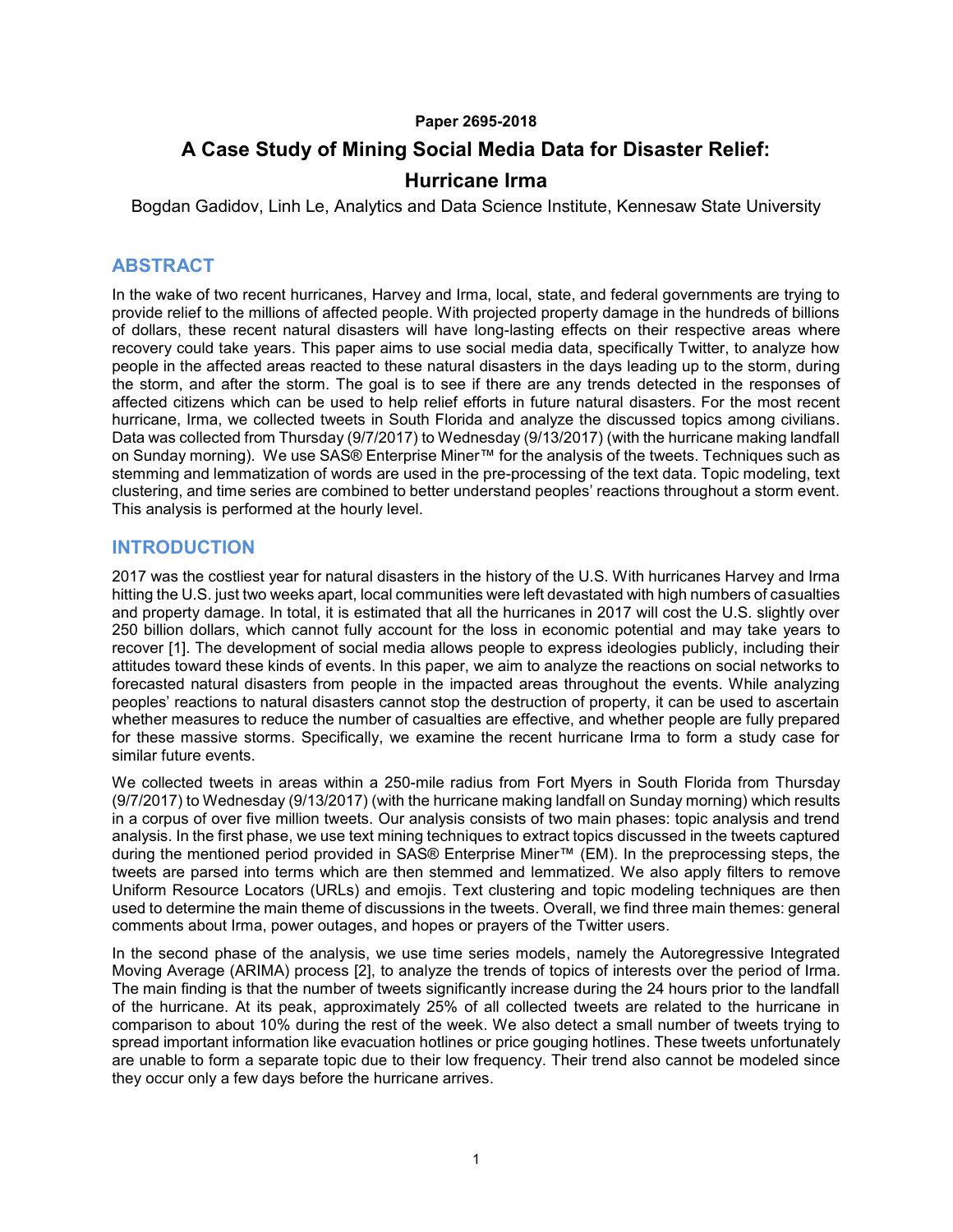### **TOPIC ANALYSIS**

We use SAS ® Enterprise Miner™ (EM) to analyze the topics in the corpus of tweets. EM provides various nodes for text mining. In this paper, we use these following nodes: Text Parsing, Text Filtering, Text Cluster, and Text Topics.

In short, Text Parsing nodes transform raw texts into terms, then stem and lemmatize them and assign their part-of-speech (PoS) tags. Text Parsing nodes also provide statistics such as the term frequencies in the corpus, or the number of documents which consist of the terms. The Text Filter node computes the weights of the parsed terms (which represent their importance) in the corpus and allow manually dropping uninteresting terms. We consider these two types of nodes' functionality as preprocessing of the corpus.

To determine "topics" discussed in a corpus, the two nodes Text Cluster and Text Topics can be utilized. They both aim to cluster the documents in the corpus into similar groupings, however with different strategies. The former applies a general clustering algorithm on the dimension-reduced documents (typically by Singular Value Decomposition) while the latter utilizes a soft clustering strategy which allows a document to belong to multiple topics. The two techniques use the term-document weights generated from the Text Filtering node.

We first conduct two exploratory topic analyses on the whole corpus, one with a Text Parsing node using the default options, and another has its Text Parsing node filter out all PoS but nouns, verbs, and adjectives. The Text Parsing nodes are followed by Text Filtering nodes which then connect to Text Topic and Text Cluster nodes. Since a Text Cluster node automatically determines the number of groupings, only one is needed. In contrast, Text Topic nodes generate the exact predefined number of topics, therefore we try different number and select the best one based on the meanings of the formed topics. The EM diagram for this part is shown in [Figure 1.](#page-1-0)



<span id="page-1-0"></span>**Figure 1. Exploratory Topic Analysis Diagram**

The default Text Parsing node is unable to filter out URLs or emojis (in their text forms) which results in noisier processed data and poorer topic models. Some examples of terms parsed from the corpus using each parsing method are show in [Table 1.](#page-2-0) Additionally, we observe that in both analyses, the formed clusters are not as desired. For instance, the key words of the topics are either incoherent or not meaningful (they are URLs or emojis). Moreover, although some topics related to Irma are detected, they have mixed key words from other subjects. Examples of these models' results are shown in [Appendix A –](#page-9-0) Exploratory [topic analysis results.](#page-9-0) Therefore, we decide to perform our topic analysis on a corpus of unique tweets only.

From observations made in the exploratory analysis, we continue our topic analysis on a corpus of over 2.1 million unique tweets, and with the preprocessing step eliminates all types of terms except for nouns, verbs, and adjectives. The EM diagram for this analysis is shown in Appendix B – [Topic analysis EM Diagram.](#page-10-0) As a text cluster node forms hard clusters which allow a document to belong to only one topic which is too strict in general, we do not use any text cluster nodes this time.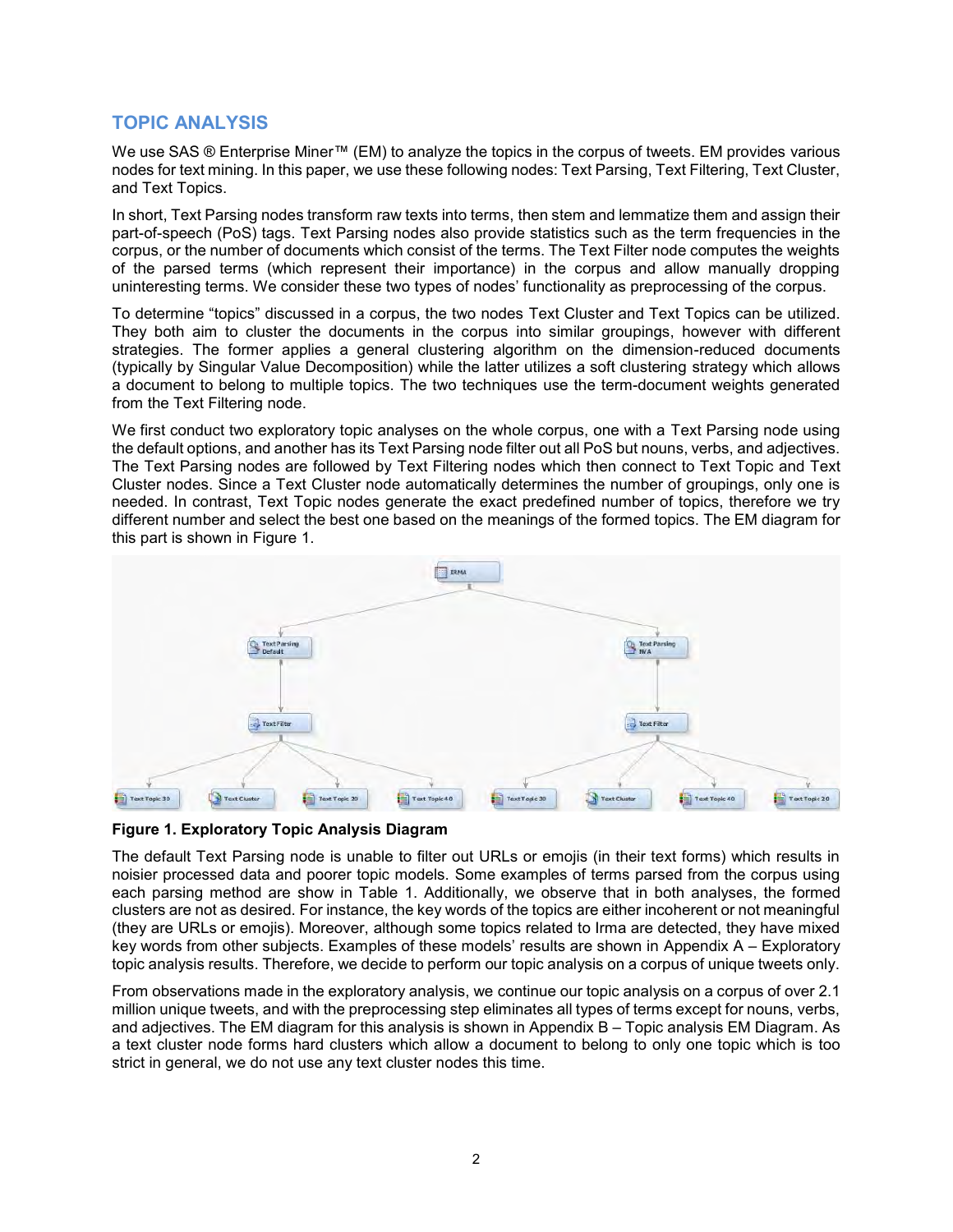| <b>Default Parsing</b> |                |                |                | Parsing only Nouns, Verbs, Adjectives |         |          |                |
|------------------------|----------------|----------------|----------------|---------------------------------------|---------|----------|----------------|
| Terms                  | <b>Weights</b> | Terms          | <b>Weights</b> | Terms                                 | Weights | Terms    | <b>Weights</b> |
| rt                     | 0.043          | not            | 0.151          | ed                                    | 0.146   | amp      | 0.208          |
| ed                     | 0.151          | Irma           | 0.15           | hurricane                             | 0.209   | evacuate | 0.227          |
| bd                     | 0.16           | b <sub>8</sub> | 0.192          | miami                                 | 0.236   | time     | 0.241          |
| amp                    | 0.212          | https://       | 0.253          | accept                                | 0.246   | know     | 0.248          |
| b2                     | 0.272          | fe0f           | 0.267          | power                                 | 0.256   | storm    | 0.261          |

#### <span id="page-2-0"></span>**Table 1. Examples of Terms Generated in Each Text Parsing Node**

The results for the 20-topic model (which generates 20 topics) is shown in [Figure 2.](#page-2-1) We consider this model to be better than others based on its splitting in terms of interpretability of the topics. Overall, there are four topics related to the hurricane detected by the 20-topic model (topic 1, 6, 10, 16). Topic 1 and 16 are relatively general toward Irma, while topic 6 mentions power outages caused by the hurricane, and topic 10 consists of good luck wishes from people. We censor topic 15 as its key words are profanities.

| <b>Topic ID</b> | <b>Topic</b>                                     |
|-----------------|--------------------------------------------------|
|                 | 1+hurricane,+hit,+update,irma,+category          |
|                 | 2+check.+follow.automatically.+person.unfollowed |
|                 | 3+ad,+miss,+cry,+girl,+look                      |
|                 | 4+job,+hire,+late,+great,+open                   |
|                 | 5+know,+thing,wanna,+miami,+feel                 |
|                 | 6+power.+back.+lose.+restore.+outage             |
|                 | 7+love,+guy,+man,+girl,+friend                   |
|                 | 8+video.+post.+add.+playlist.+photo              |
|                 | 9+good,+morning,+good morning,+thing,+friend     |
|                 | 10+safe,+stay,+stay safe,+hope,+stay             |
|                 | 11+want,+work,+detail,+click,+life               |
|                 | 12+day.today.+few.last.+week                     |
|                 | 13+time,first,last,+great,+first time            |
|                 | 14 lol, +feel, +right, +watch, +man              |
|                 | 15 (SMITH) REALLY PATHING                        |
|                 | 16+miami,+storm,+live,+wind,+leave               |
|                 | 17+happy,+birthday,+happy birthday,+love,+hope   |
|                 | 18+people,+thing,+life,+hate,+help               |
|                 | 19+god.+love.+bless.+life.+pray                  |
|                 | 20+look,+good,+work,+thing,+man                  |

<span id="page-2-1"></span>**Figure 2. Topics Detected from the Tweet Corpus**

To further determine discussed topics in the IRMA related tweets, we filter the tweets from the four mentioned topics and conduct another topic modeling analysis. Again, multiple text topic nodes with different number of topics (from 20 to 40) are used. The results for the 20 topics are shown in [Figure 3.](#page-2-2) We can observe that there are no new topics detected in this corpus subset; all are resulted from the four topics identified previously. Moreover, some topics get mixed key words that refer to different subjects. As a result, we do not consider this model in further analysis.

| Topic ID | Topic                                                 |
|----------|-------------------------------------------------------|
|          | 1ed.+ad.+power.+miami.+storm                          |
|          | 2+stay,+safe,+stay safe,+close,+update                |
|          | 3+power,+outage,+power outage,+update,+restore        |
|          | 4+miami,+job,+hire,+late,+know                        |
|          | 5+stay,+safe,+safe,strong,+want                       |
|          | 6+storm,+surge,+storm surge,tropical,+calm            |
|          | 7+back,+power back,+power,+want,+work                 |
|          | 8+hurricane,+know,+update,+hit,+eat                   |
|          | 9+hope.best.+safe.+safe.+well                         |
|          | 10+live,+life,+watch,+update,+area                    |
|          | 11+family,+friend,+prayer,+safe,+know                 |
|          | 12+wind.+hour.+gust.+mile.wind                        |
|          | 13+safe.+keep.glad.+god.+know                         |
|          | 14 amp, +search, +close, +hurricane, +miami           |
|          | 15+lose,+power,+house,+watch,+people                  |
|          | 16 irma, hurricaneirma, florida, + hurricane, + miami |
|          | 17lost, lost power, +power, +house, +god              |
|          | 18+leave,+home,+house,+hour,+evacuate                 |
|          | 19+pray,+safe,+god,+prepare,+people                   |
|          | 20+day,+hour,+power,+few,next                         |

<span id="page-2-2"></span>**Figure 3. Topics Detected from Tweets Related to Hurricane Irma**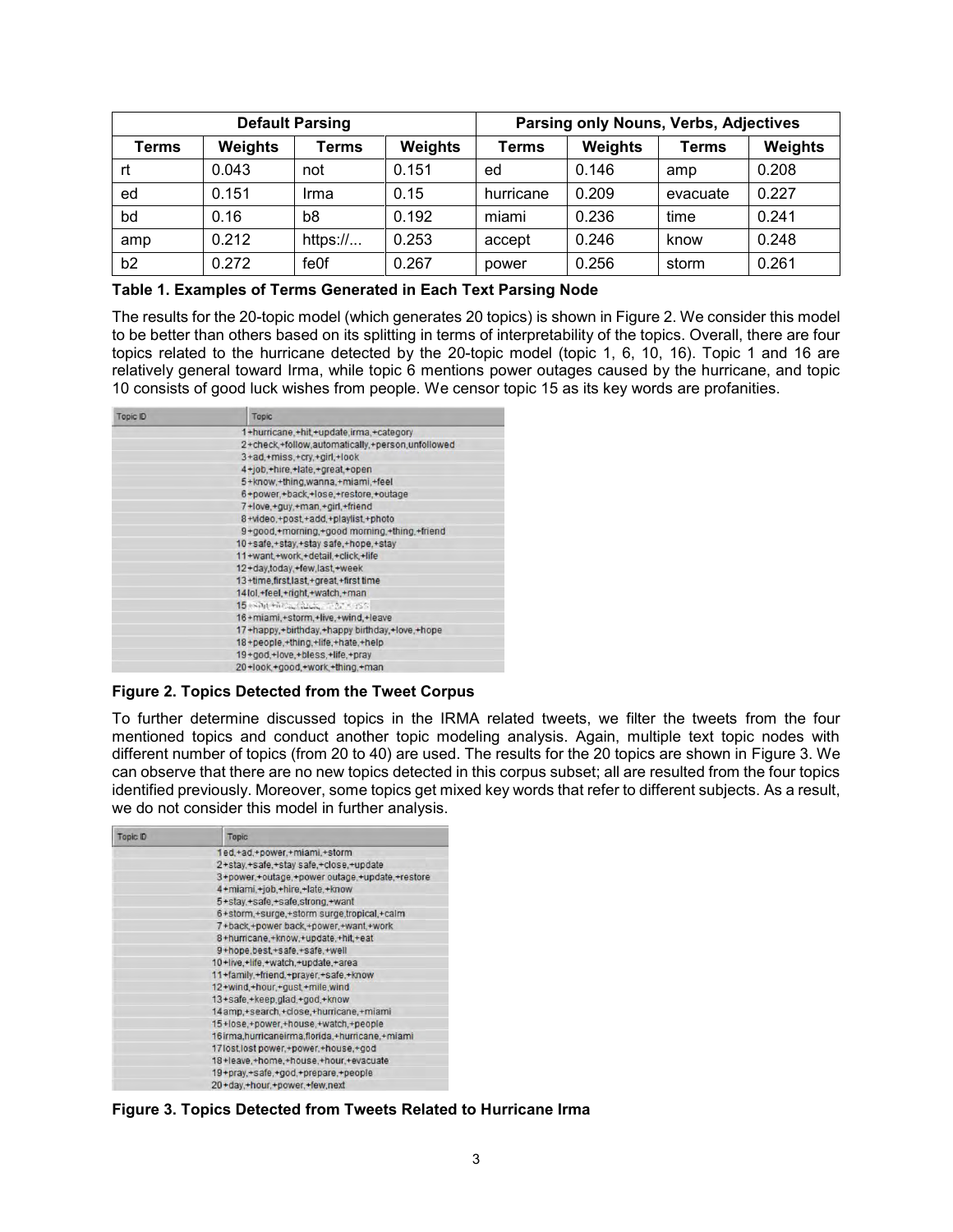### **TREND ANALYSIS**

#### **EXPLORATORY PLOTS**

After identifying topics 1, 6, 10 and 16 as topics which contain hurricane related tweets, hourly plots are created to see the frequency of tweets which pertain to each of these 4 topics and shown in [Figure 4.](#page-3-0) We can see that tweets pertaining to topic 1 (hurricane, hit, update, Irma, category), topic 10 (safe, stay, hope) and topic 16 (Miami, storm, live, wind, leave) follow similar patterns. The vertical line in each figure shows the time of the hurricane hitting the Florida Keys. Shortly after the hurricane hits the mainland in Florida, the frequency of these tweets sharply declines. The number of tweets in Figure 4a seems to have two peaks, one at approximately one day before the hurricane hitting mainland Florida and another as the



<span id="page-3-0"></span>

hurricane was approaching. Figure 4b shows that the number of tweets relating to topic 6 (power, back, lose, restore, outage) picks up in the hours as the hurricane approaches the mainland, and remains near its peak for approximately 1 day, before gently declining. This intuitively makes sense, as people will lose power shortly before and during a storm like Hurricane Irma.

Since there are some periods of time where tweets were not collected and other times when the Twitter API rate limit was met so the rate of data gathering was slowed down, it is useful to look at the relative frequency of the generation of Hurricane Irma-related tweets. This standardized series is shown in [Figure](#page-4-0)  [5.](#page-4-0) We see a smoother pattern to the hours than the previous figures where there are relatively large jumps from hour to hour. At its maximum, approximately 25% (approximately 10,000 tweets per hour) of all collected tweets pertained to Irma.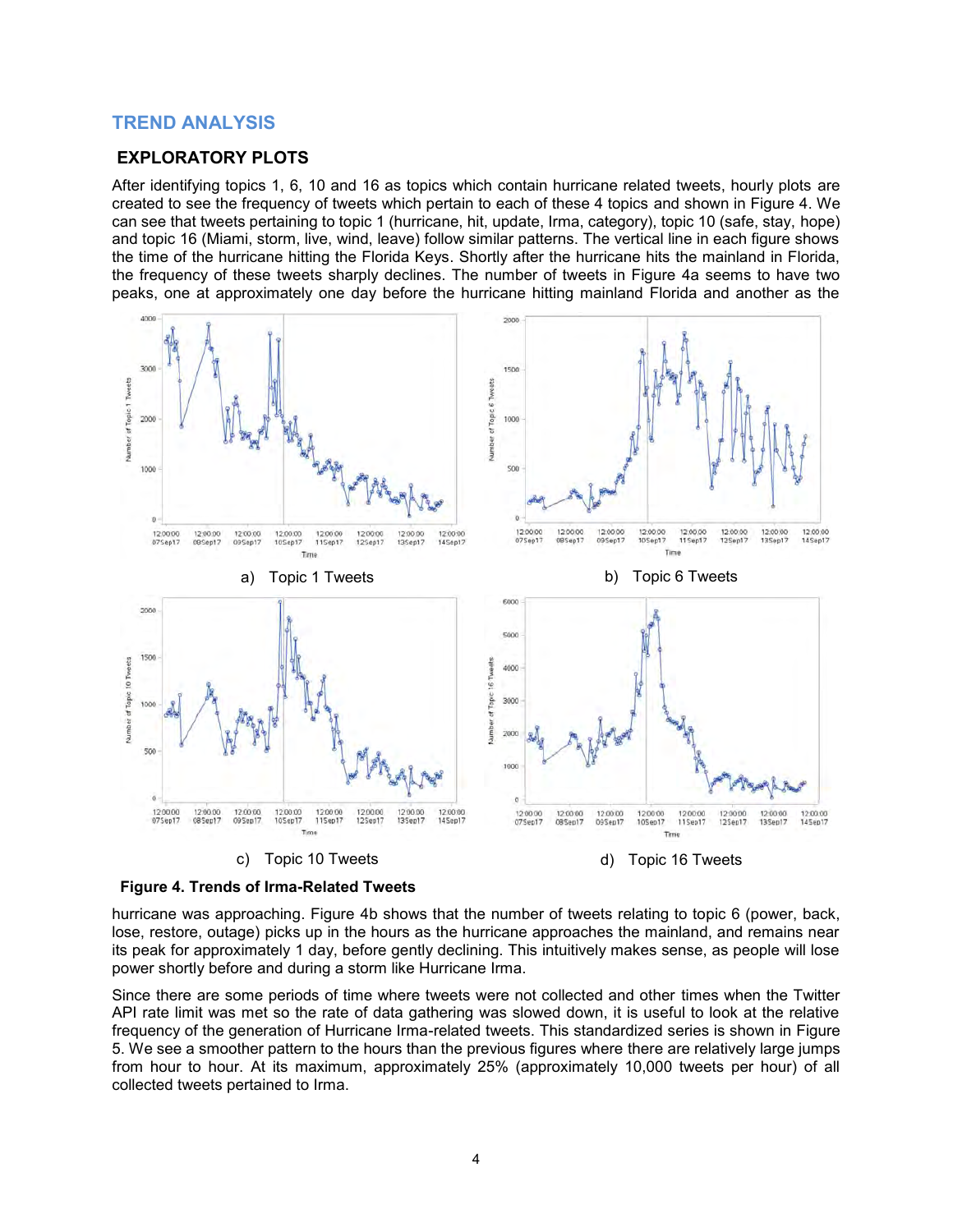

<span id="page-4-0"></span>**Figure 5. Relative Frequency of all Irma-Related Tweets**

#### **TIME SERIES MODEL FOR TWEET TRENDS**

After viewing the trends of several of the topics in the data, it is next desired to create a model which can be used for estimation and prediction of how many tweets are generated based on previous time points' activity. In this paper, we use the Autoregressive Integrated Moving Average (ARIMA) model to analyze the tweet trends. An  $ARIMA(p, d, q)$  model is an  $ARMA(p, q)$  model applied on a time series differenced to the  $d^{th}$  order. An  $ARMA(p, q)$  process is mathematically expressed as in equation (1):

$$
y_t = \varphi_0 + \varphi_1 y_{t-1} + \dots + \varphi_p y_{t-p} + \theta_1 e_{t-1} + \dots + \theta_p e_{t-q} + e_t
$$
 (1)

where  $\phi_0$  is a constant,  $\phi_{t-i}$  and  $\theta_{t-j}$  are model coefficients, $y_t$  is the value of the series at time point  $t$ ,  $y_{t-i}$ is value of the series at the  $i^{th}$  lag of time point  $t$ ,  $e_{t-j}=y_{t-j}-\hat{y}_{t-j}$  represents the shock at the  $j^{th}$  lag of time point t and is assumed to be white noise. An  $ARMA(p, q)$  process assumes the time series to be stationary. This means that the series must have constant mean and variance over time, and its autocorrelation function depends only on time differences. Some examples of nonstationary and stationary series are seen in [Figure 6.](#page-4-1) Figures 6a and 6b show two non-stationary time series – with non-constant variance and mean, respectively. Figure 6c shows an example of a stationary series which exhibits both constant variance and a constant mean.



#### <span id="page-4-1"></span>**Figure 6. Examples of Stationary and Non-Stationary Time Series**

ARIMA models use differencing to fix non-stationarities in the data. The  $d^{th}$  order difference of a time series is expressed in equation (2):

$$
\nabla^{d}(y_{t}) = \nabla^{d-1}(y_{t}) - \nabla^{d-1}(y_{t-1})
$$
\n(2)

with the first order difference as  $\nabla(y_t) = y_t - y_{t-1}$ . Integrating the  $d^{th}$  order difference in a time series model, an  $ARIMA(p, d, q)$  can be represented in equation (3):

$$
\nabla^{d}(y_{t}) = \phi_{0} + \varphi_{1} \nabla^{d}(y_{t-1}) + \dots + \varphi_{p} \nabla^{d}(y_{t-p}) + \theta_{1} e_{t-1} + \dots + \theta_{p} e_{t-q} + e_{t}
$$
\n(3)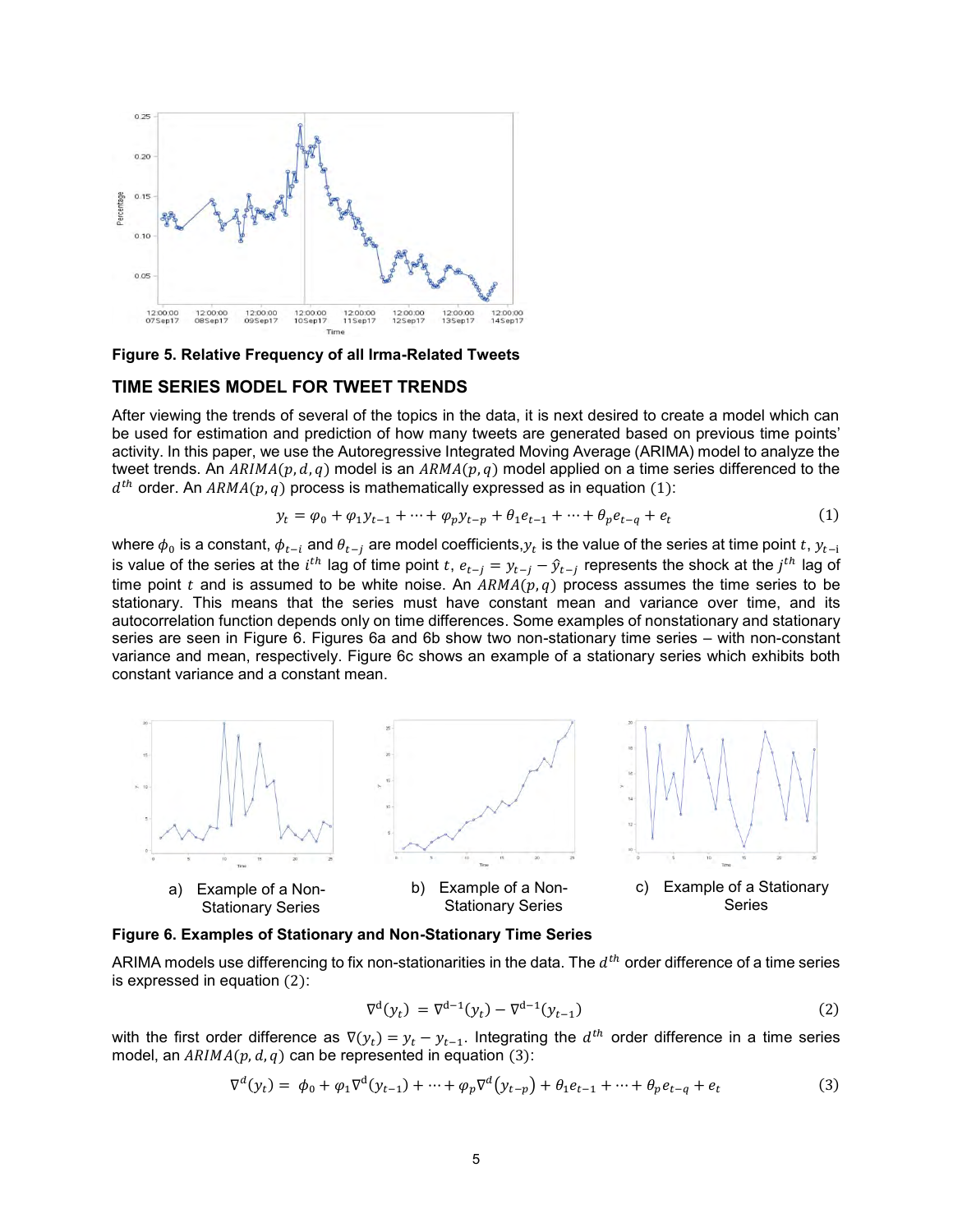The general process of modeling time series would be to check the original series if it is stationary. This can usually be viewed by plotting the series. When the series is not stationary, taking a first order difference will often lead to a stationary one. [Figure 7](#page-5-0) shows the original series of Irma-related tweets and the differenced series of Irma-related tweets. Figure 7b plots the change in frequency of tweets between consecutive hours. We can see that the original series in Figure 7a does not have a constant mean over time, and that there is a clear pattern in the values for hours around when the hurricane first made landfall in Florida. Figure 7b shows that many of these problems are removed by taking the first order difference. We now have a series with a fairly constant mean around 0, with relatively constant variance, although it exhibits some large jumps at certain time points.



<span id="page-5-0"></span>**Figure 7. Plots of Original Series and First Order Differenced Series**

In SAS, we can use PROC ARIMA to help guide which type of ARIMA model to perform. The SCAN (smallest canonical) and ESACF (extended autocorrelation function) options in PROC ARIMA are methods which can help identify the orders in the ARIMA model. We can give PROC ARIMA the original series as seen in the sample code below:

```
proc arima data=dat;
   identify var=series esacf scan;
run;
```
We can also give PROC ARIMA a differenced series by putting the order of the difference in parentheses for the series values as below:

```
proc arima data=dat;
   identify var=series(1) esacf scan;
run;
```
The output will be tables which recommend the values of  $p, d$  and  $q$  for an ARIMA model. [Figure 8](#page-6-0) shows the two tables which are results of running the above code samples. Figure 8a shows the suggested parameters for an ARIMA model on the original series. We can choose the best values for  $p, d$  and  $q$  by selecting the combination which results in the lowest Bayesian Information Criterian (BIC) [\[2\].](#page-8-1) The BIC is similar to the Akaike Information Criterion (AIC) [\[2\]](#page-8-1) with slightly different penalty term. Here we see that it is recommended to choose an ARIMA model where  $p + d = 2$ . Figure 8b shows the recommended values for p and q are on the differenced series, which in turns suggests  $p + d = 1$ . Therefore, an  $ARIMA(1,1,0)$ model is a good candidate for modeling this series. We also try an  $ARIMA(0,2,0)$  model on the original series which turns out to be a worse model in terms of AIC (note that models with smaller BIC and AIC are generally more favorable).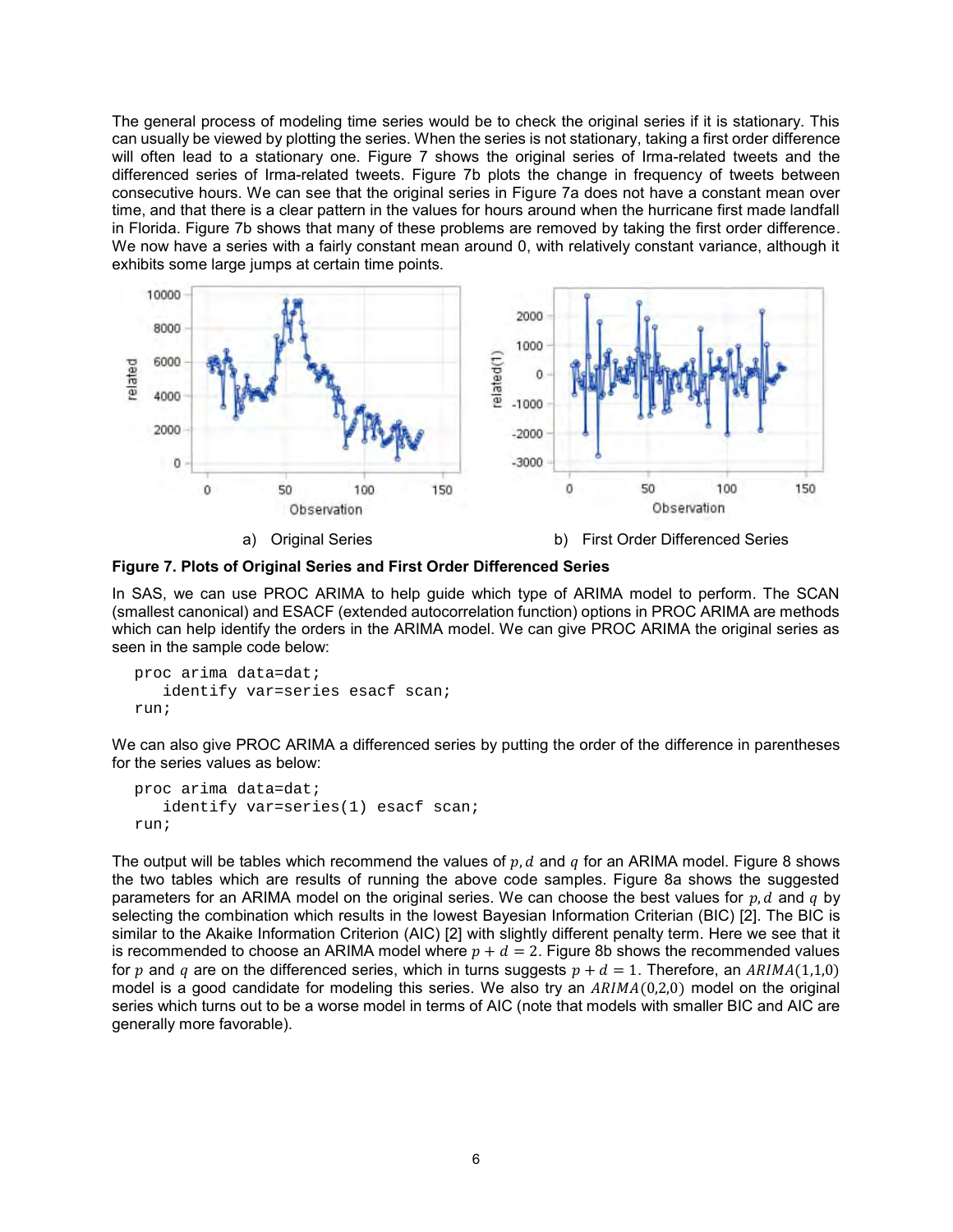| <b>ARMA(p+d,q) Tentative Order Selection Tests</b> |   |          |   |            |              |
|----------------------------------------------------|---|----------|---|------------|--------------|
| <b>SCAN</b>                                        |   |          |   |            | <b>ESACF</b> |
| <b>BIC</b><br>p+d<br>a                             |   | p+d      | q | <b>BIC</b> |              |
|                                                    | 1 | 13,18142 |   | 1          | 13,18142     |
| 2                                                  | 0 | 13.13757 | 2 | 1          | 13.1632      |
|                                                    |   |          | з | 1          | 13.16343     |
|                                                    |   |          | 5 | 2          | 13.26586     |

a) Recommended Parameters for Original Series

|     | ARMA(p+d,q) Tentative Order Selection Tests |             |     |            |              |
|-----|---------------------------------------------|-------------|-----|------------|--------------|
|     |                                             | <b>SCAN</b> |     |            | <b>ESACF</b> |
| p+d | a                                           | <b>BIC</b>  | p+d | q          | <b>BIC</b>   |
| 1   | 0                                           | 13.11989    | 0   | 1          | 13.14532     |
| 0   |                                             | 13 14532    |     | 1          | 13 15 15 1   |
|     |                                             | 4           | 2   | 13 24 26 2 |              |
|     |                                             |             | 5   | 2          | 13.26629     |

#### b) Recommended Parameters for First Order Differenced Series

#### <span id="page-6-0"></span>**Figure 8. Choosing the Parameters for ARIMA Model**

In addition to the series itself, indicator variables measuring of how close to the hurricane making landfall that the tweet was sent are included. Indicators are created reflecting whether the tweet is more than two days before the hurricane making landfall, between one and two days before landfall, within one day of landfall, within one day after landfall, between one and two days after landfall, and more than two days after landfall. The overall model is estimated and shown in [Figure 9](#page-6-1) which can be summarized by equation (4):

$$
\nabla(y_t) = -75.781 - 0.296 * \nabla(y_{t-1}) + 253.79 * \nIndicator_{within_1 \text{day\_prior}} \tag{4}
$$

The AR1,1 term in the model refer to the coefficient of the first autoregressive term. Again, since the first order difference is taken on the data, here we are predicting the difference  $\nabla (\mathbf{\hat{y}}_t)=\mathbf{\hat{y}}_t-\mathbf{\hat{y}}_{t-1}.$  The coefficient of -0.29588 on the AR1,1 term shows that  $\nabla(y_t)$  is negatively correlated with  $\nabla(y_{t-1})$  (the previous time point's difference). This intuitively means that the differenced series oscillates around zero (when the previous time point's difference is negative, this quantity is positive, and when the previous time point's difference is positive, this quantity is negative). The only significant indicator is for tweets created within one day of the hurricane making landfall at 9 am on the morning of 9/10/17. The coefficient of this indicator is approximately 254, signifying that the predicted difference  $\nabla(y_t)$  in tweets at time t is 254 higher for an hour which is within one day of the hurricane making landfall. We can see that this estimate is significant at the 0.10 level of significance, indicating that there is a statistically significant correlation between the number of hurricane related tweets and the time directly before the hurricane making landfall.

| <b>Conditional Least Squares Estimation</b> |                 |                                 |         |                          |     |                 |              |
|---------------------------------------------|-----------------|---------------------------------|---------|--------------------------|-----|-----------------|--------------|
| <b>Parameter</b>                            | <b>Estimate</b> | <b>Standard</b><br><b>Error</b> | t Value | <b>Approx</b><br>Pr >  t | Lag | <b>Variable</b> | <b>Shift</b> |
| MU                                          | -75.78113       | 55.18096                        | $-1.37$ | 0.1720                   | 0   | related         | 0            |
| AR1,1                                       | $-0.29588$      | 0.08318                         | $-3.56$ | 0.0005                   |     | related         | 0            |
| NUM <sub>1</sub>                            | 253 79098       | 131 64702                       | 1.93    | 0.0560                   | 0   | within 1 before | 0            |

#### <span id="page-6-1"></span>**Figure 9. Final Model Parameters**

Finally, we perform a residual analysis of the model to verify whether it satisfies the assumptions of a time series model[. Figure 10](#page-7-0) shows plots checking for normality of the residuals and whether there is correlation among the residuals. Figure 10a shows that the residuals are approximately normally distributed. Figure 10b tests whether any of the lagged time points are correlated with the current time point and indicates no statistically significant autocorrelation is detected. Overall, the assumption of white noise residual is verified, showing that the built model is a good fit for the data.

Additionally, we examine the trend of tweets related to evacuation hotlines. One example of these tweets is "*RT @FLGovScott: If you are concerned that you do not have a way to evacuate please call our transportation hotline at 1-800-955-5504.*". This series and its first order difference is shown in [Figure 11.](#page-7-1) As can be seen, both the original and differenced series are not stationary. Consequently, the number of tweets fluctuates close to zero for about two-thirds of the recorded period. Overall, we believe it is not necessary to have a model for this kind of trends and stop the analysis.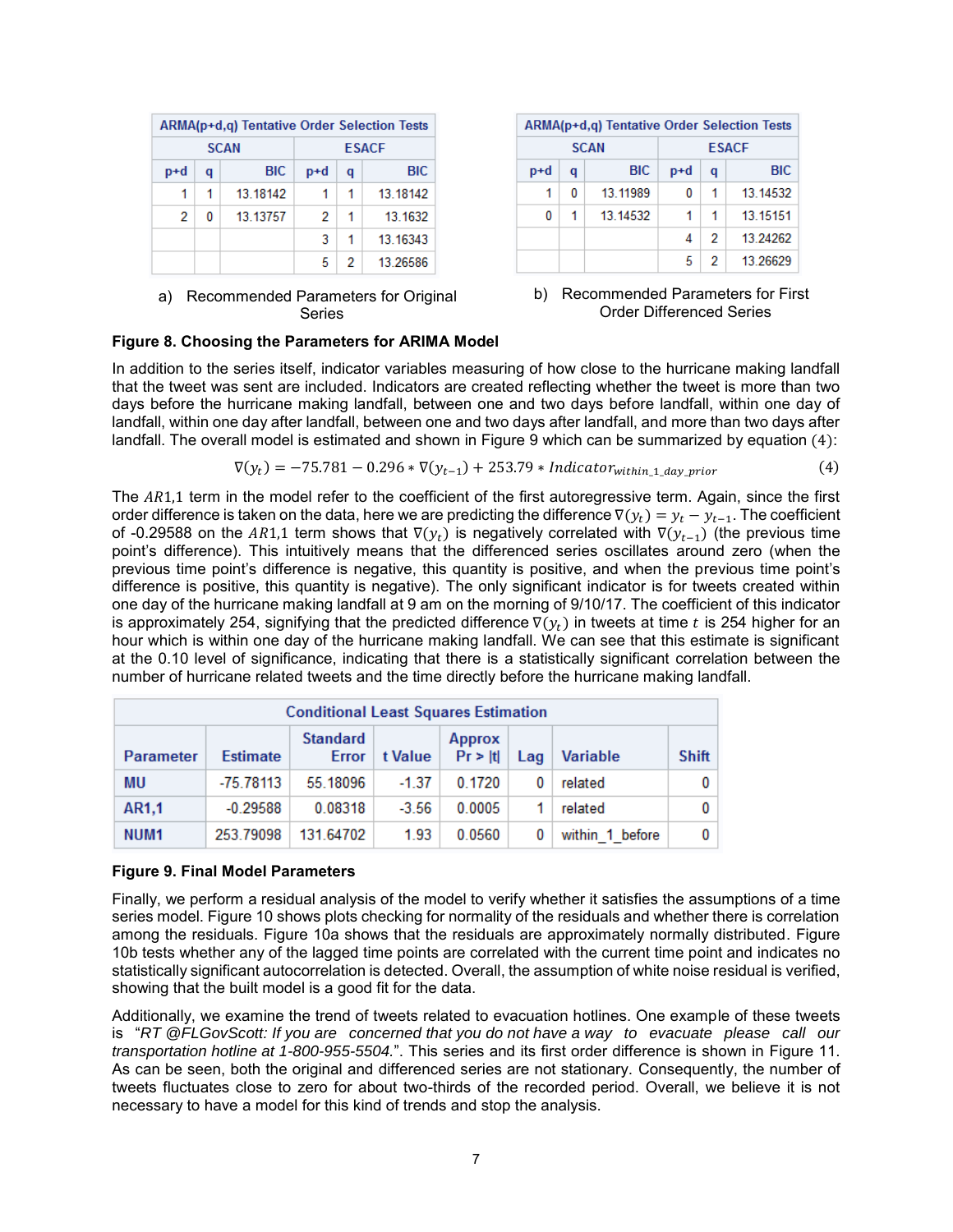

a) Residual Diagnostics b) Test for Correlation among Residuals

<span id="page-7-0"></span>



<span id="page-7-1"></span>**Figure 11. The Trend for Evacuation Hotline Tweets and Its First Order Difference**

# **DISCUSSION AND CONCLUSION**

Using text mining techniques, we are able to extract tweets related to the hurricane Irma in our corpus. One important thing we want to note is the preprocessing of tweet data. Since tweets are not formal documents and can consist of noises like URLs or emojis, filtering out all types of terms except for nouns, verbs, and adjectives are essential to improve analysis results. Some limitations to the analysis are the gathering of the data. Even though we can use a cost-free API to gather tweets, we frequently exceed the rate limit allowed by Twitter when gathering this much data. Thusly, the data which is collected in this study should be treated as a sample of all the tweets generated.

In the tweets mentioning Irma, we detect four topics, among which, two are general discussion toward the hurricane, one mentions the power outages resulted from the storm, and one consists of hopes and prayers from the Twitter users. We also detect a small number of tweets and retweets sharing important information such as evacuation hotlines and price fraud hotlines, however they do not form a separate topic due to the lack in amount.

In using these results for policy recommendations, it would be useful to track similar natural disasters to create a baseline trend of what is expected from peoples' reactions to a storm. For instance, in this analysis we see that the peak activity of tweets pertaining to the hurricane occur right as the hurricane made landfall in the southern tip of Florida. We would like to know if this is expected behavior or if for other storms people react earlier or later. We also have some trending for a hotline pertaining to evacuating. It would be interesting to see if for other natural disasters there are more hotline related tweets or if they are sent for longer periods of time. This can then be correlated to the number of users discussing topics related to the respective hotline. This analysis is to be used as a case study to assess public attitudes and responses throughout similar events.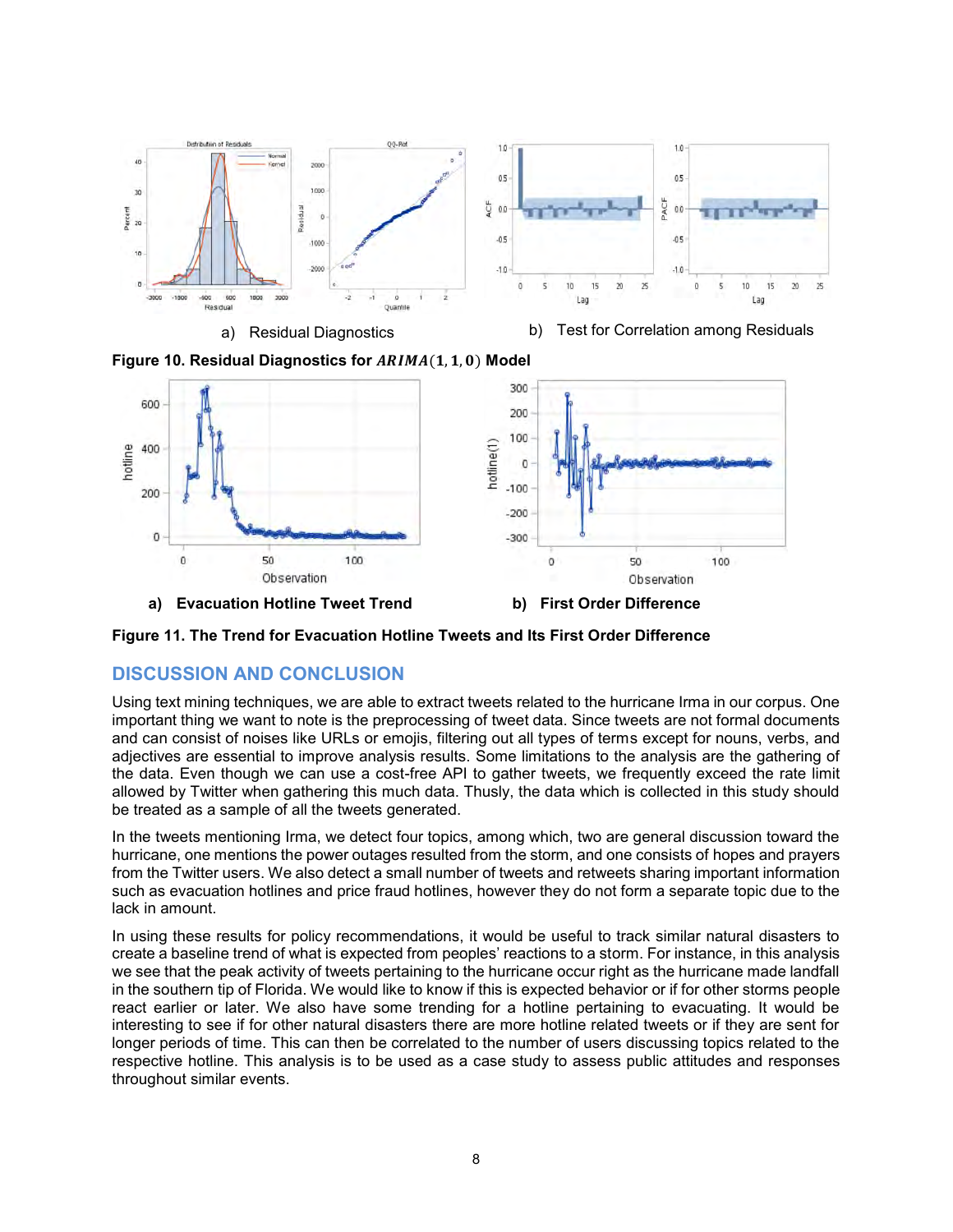#### <span id="page-8-0"></span>**REFERENCES**

- [1] Rice, Doyle. "Natural disasters caused record \$306 billion in damage to ..." USA Today, 8 Jan. 2018, www.usatoday.com/story/weather/2018/01/08/natural-disasters-caused-record-306-billiondamage-u-s-2017/1012924001/.
- <span id="page-8-1"></span>[2] Adhikari, R., & Agrawal, R. K. (2013). An introductory study on time series modeling and forecasting. arXiv preprint arXiv:1302.6613.
- [3] Golub, G. H., & Reinsch, C. (1970). Singular value decomposition and least squares solutions. Numerische mathematik, 14(5), 403-420.

### **CONTACT INFORMATION**

Your comments and questions are valued and encouraged. Contact the authors at:

Bogdan Gadidov Analytics and Data Science Institute, Kennesaw State University  $(678) - 768 - 0318$ [bgadidov@students.kennesaw.edu](mailto:bgadidov@students.kennesaw.edu)

Linh Le Analytics and Data Science Institute, Kennesaw State University  $(678) - 431 - 9581$ [lle12@students.kennesaw.edu](mailto:lle12@students.kennesaw.edu)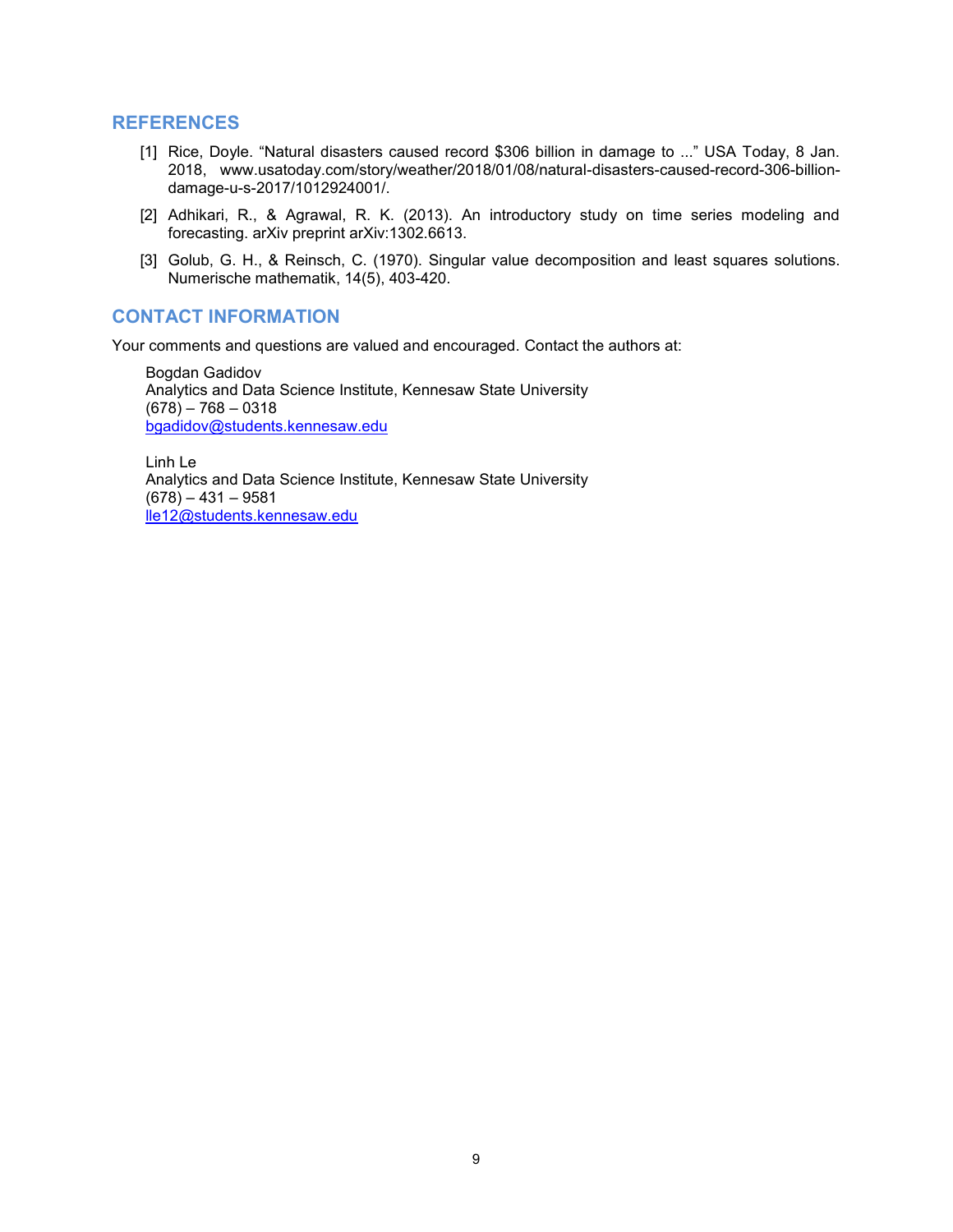# <span id="page-9-0"></span>**APPENDIX A – EXPLORATORY TOPIC ANALYSIS RESULTS**

| Cluster ID | <b>Descriptive Terms</b>                                                                                                |
|------------|-------------------------------------------------------------------------------------------------------------------------|
|            | 1rt better +open ho km +mother +window shvdmg + milker window https://t.co/kgixbcabz +find +back +help jrdguotes        |
|            | 2rt sdbyxx sadieisonfire +mood jdhonda11 windoooooww +miss king talent +love +episode +look retweet tha kidd            |
|            | 3+power +help floovscott +amp fl +stay florida +nurse nigga +safe https +know ananayarro +shelter +people               |
|            | 4+miami hurricaneirma +great +beach +water devinsenaui +arrival +worship +watch +wind +wall +storm +shelter w           |
|            | 5rt irma florida +hurricane +accept +offering suplexcity and https://t.co/fpk3zqzmlz hurricane nwskeywest +key +safe +  |
|            | 6ed a0 bd b8 bc a9 b9 bf https://t.co/ucrm7yrn3m b3 niggacommentary fe0f b2 +ad +love                                   |
|            | 7rt +long +know +shit +relationship +count +distance jackedyotweets +'long distance relationship' https://t.co/eh8bzrgr |
|            | 8rt jackedyotweets +a4s +man +job +dog patrick https://t.co/ckm2vbkehz angass mage impasecommentary +president          |
|            | 9a0 ed bd b8 bc b4 bf b2 fe0f b9 b1 +ad b7 niqqacommentary a5                                                           |
|            | 10+day +love +want pl +yideo +look mitchellvii today +work lol +trump +thing youtube +life +feel<br>$\dddot{\bullet}$   |
|            | 11 rt +evacuate +time +amp +tree down +blow +fall spearsiobhan https://t.co/gppbeghdu6 +floridian atlanta californiab   |
|            | 12+people rt +and lamdilive dying single 'single and +misplace https://t.co/wnr4auggih +check automatically +follow u   |

### **Figure 12. Text Clustering Results, Default Text Parsing Node**

| Topic ID | <b>Topic</b>                                                                                            |
|----------|---------------------------------------------------------------------------------------------------------|
|          | 1+day,throb,professio,laying,presserved                                                                 |
|          | 2tourist, senate speech, https://t.co/kkc1x9ziwb, animal hospital, nugg                                 |
|          | 3https://t.co/6ednzcdfs3, speedyt.downtownmiami.estimation.https://t.co/b15kwklpwu                      |
|          | 4https://t.co/thivhaaaro.sheila_sheiley.complete trash.happy ooonnnneeeee,kittyknits                    |
|          | 5fox35,epic.https://t.co/5ahwac4drg.smybirthday.https://t.co/2lcjvxsv91                                 |
|          | 6 gamscout, mumbles enrique, luchakli, +upholster, https://t.co/mbqjedacty                              |
|          | 7 rescue long term, valemunoza, https://t.co/c1lxq8xfte, valley_witch, +duty                            |
|          | 8+incredible volunteer,https://t.co/7yspq0qv0q,+varsity boy,+re-energize,eco life                       |
|          | 9yes yes yes,https://t.co/gq2fsalpvo.nc_governor,https://t.co/kboxhx3z2v,dragon ball fighter            |
|          | 10 elenacardin43, professio, laying, matthayes cfb, eelowan                                             |
|          | 11wweperformctr.https://t.co/r7ylhbpsga.+bore hurricane.sunshineleisha.+intern                          |
|          | 12 daid, relative safety, https://t.co/zwrn61jrqt, lovely_Itece, quality content                        |
|          | 13 countryside_cc,+telepath,full pool,nugg,https://t.co/2icx9fti2o                                      |
|          | 14+big venue,https://t.co/kk4uiv386g.https://t.co/uz12zd6gar.https://t.co/3khghwjjno.legroff            |
|          | 15 audible sigh, politic, iamjlov3, bredren, https://t.co/svgjs3qwhx                                    |
|          | 16https://t.co/2sqjo6knwr,https://t.co/frywsyuxcf,nbcmarlon,https://t.co/mru8csjqb,+typical female      |
|          | 17 https://t.co/2icx9fti2o.theeomniscient1.https://t.co/2xgnuboinf.thigh high water.https://t.co/wgipaj |
|          | 18https://t.co/ihjldzqt7k.fugly.https://t.co/mxpyoks5qt.https://t.co/mewzaljoeh.sabrybotler             |
|          | 19 wanna sell, postirmabucketlist, https://t.co/trtzazszec.+pac.https://t.co/jjonl5kbxp                 |
|          | 20 some serious work principals retweet button gbloskas minute                                          |

### **Figure 13. 20-Topic Results, Default Text Parsing Node**

| Cluster ID | <b>Descriptive Terms</b>                                                                                                     |                          |
|------------|------------------------------------------------------------------------------------------------------------------------------|--------------------------|
|            | 1+tree down +blow +fall +find +back +help +station gas +'gas station' broken +dollar retweet +puppy left                     |                          |
|            | 2ed +ad +love +man +scream +end +racism +god +look +pinth +baby beautiful +work junking +happy                               |                          |
|            | 3+accept +offering vegun refus sydneylai leggedfriends malemalefica uptownlizbrown antwanhoberg bikinatroll malbapalo dima   |                          |
|            | 4+evacuate +time +power +floridian +trump +amp ananavarro mitchellvii gt +evacuation +die +traffic +media +white +play       |                          |
|            | 5+real +meet +want +video +thing +ethit +bad +protect +girl +leave +fate +look +life +colon +live                            |                          |
|            | 6+hurricane +amp +storm +wind +miami https +down +update +good +eye +move +water +surge +power +area                         | lisie)                   |
|            | 7+day +love +look +work +year +miss +god +start +week +close +life +want +school +friend +episode                            | $\overline{\phantom{a}}$ |
|            | 8+miami +long +shit +relationship +count +distance +'long distance relationship' +great https +beach +good +arrival +worship |                          |
|            | 9ed +know +ass +help proge +man +amp +dog +nurse miners +shelter +twitter +text +state +thought                              |                          |
|            | 10+open better +window +mother (16%) shydmg +mother window +feel +job today first +late +hire +tonight +work                 | $rac{1}{2}$              |
|            | 11+watch +water +wall +back +great +miami +job +find +store +help +feeling +open +good +owner +people                        | $\overline{a}$           |
|            |                                                                                                                              | 14.64                    |

### **Figure 14. Text Clustering Results, Manual Text Parsing Node**